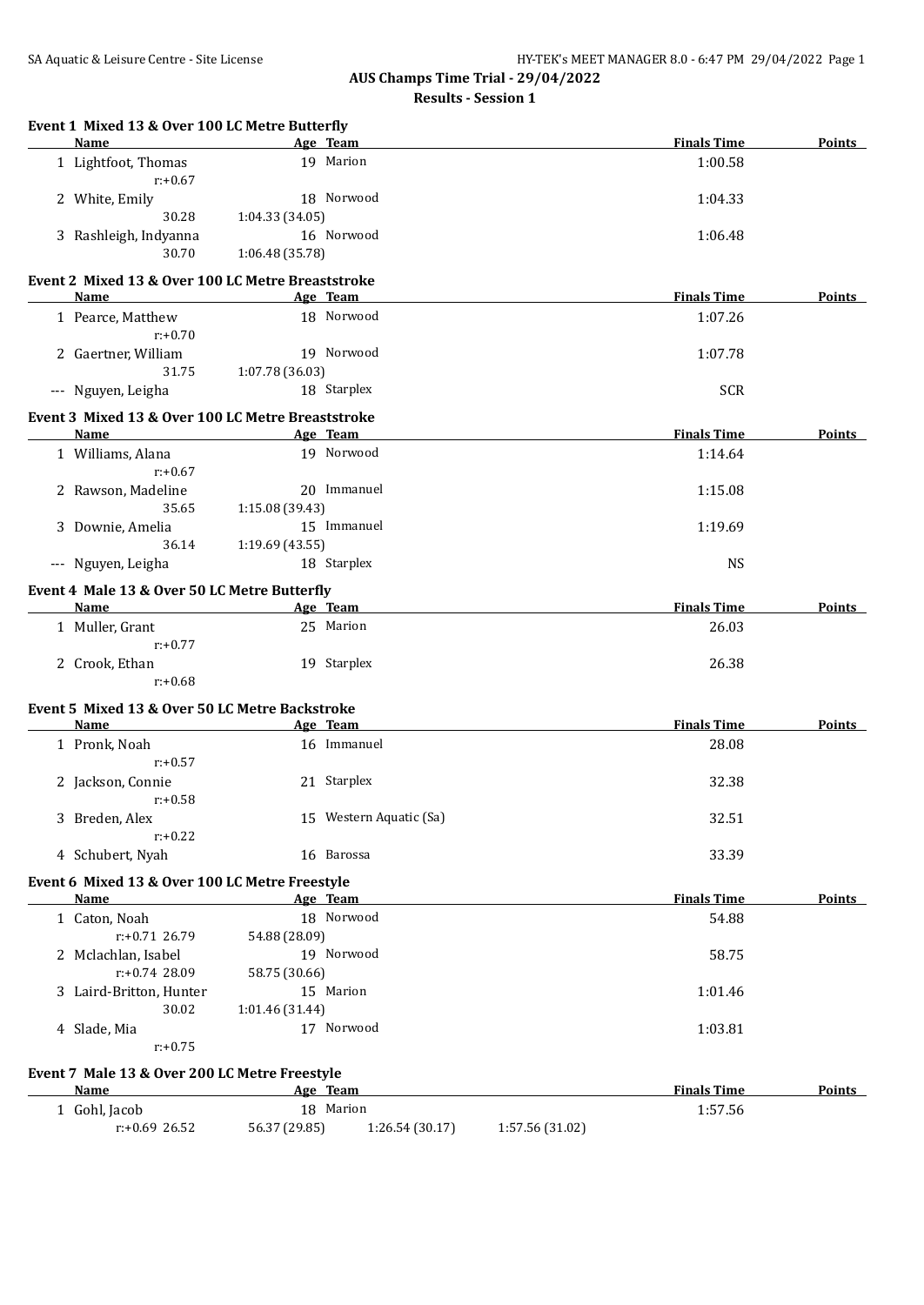**AUS Champs Time Trial - 29/04/2022**

**Results - Session 1**

| Name                                                     | <b>Example 2016</b> Age Team |                   |                 | <b>Finals Time</b> | <b>Points</b> |
|----------------------------------------------------------|------------------------------|-------------------|-----------------|--------------------|---------------|
| 2 Lightfoot, Thomas                                      |                              | 19 Marion         |                 | 2:02.53            |               |
| $r: +0.7028.88$                                          | 1:00.14(31.26)               | 1:31.30(31.16)    | 2:02.53 (31.23) |                    |               |
| Event 8 Mixed 13 & Over 50 LC Metre Freestyle            |                              |                   |                 |                    |               |
| <b>Name</b>                                              |                              | Age Team          |                 | <b>Finals Time</b> | <b>Points</b> |
| 1 Crook, Ethan                                           |                              | 19 Starplex       |                 | 24.51              |               |
| $r: +0.62$                                               |                              |                   |                 |                    |               |
| 2 McAvaney, Georgia                                      |                              | 16 Immanuel       |                 | 27.69              |               |
| $r: +0.79$                                               |                              |                   |                 |                    |               |
| 3 Laird-Britton, Hunter                                  |                              | 15 Marion         |                 | 27.80              |               |
| $r: +0.66$                                               |                              |                   |                 |                    |               |
| 4 Rawson, Madeline                                       |                              | 20 Immanuel       |                 | 28.10              |               |
| $r: +0.72$                                               |                              |                   |                 |                    |               |
| --- Pronk, Noah                                          |                              | 16 Immanuel       |                 | <b>SCR</b>         |               |
| Event 9 Mixed 13 & Over 200 LC Metre Freestyle           |                              |                   |                 |                    |               |
| Name                                                     |                              | Age Team          |                 | <b>Finals Time</b> | Points        |
| 1 Natt, Katie                                            |                              | 15 Marion         |                 | 2:10.78            |               |
| $r: +0.70$ 30.23                                         | 1:02.85(32.62)               | 1:36.15 (33.30)   | 2:10.78 (34.63) |                    |               |
| 2 Williams, Alana                                        |                              | 19 Norwood        |                 | 2:12.45            |               |
| $r: +0.65$ 31.16                                         | 1:04.65(33.49)               | 1:38.05 (33.40)   | 2:12.45 (34.40) |                    |               |
| 3 Thomas, Kenya                                          |                              | 17 Marion         |                 | 2:14.21            |               |
| $r: +0.80$                                               | 1:04.36()                    | 2:14.21 (1:09.85) |                 |                    |               |
| --- Stenhouse, Euan                                      |                              | 18 Immanuel       |                 | <b>SCR</b>         |               |
| Event 11 Mixed 13 & Over 200 LC Metre IM                 |                              |                   |                 |                    |               |
| Name                                                     |                              | Age Team          |                 | <b>Finals Time</b> | Points        |
| 1 Mclachlan, Fergus                                      |                              | 17 Norwood        |                 | 2:10.08            |               |
| $r: +0.71$ 26.53                                         | 59.11 (32.58)                | 1:39.05 (39.94)   | 2:10.08 (31.03) |                    |               |
| 2 White, Emily                                           |                              | 18 Norwood        |                 | 2:24.02            |               |
| $r: +0.67$ 30.76                                         | 1:09.47(38.71)               | 1:51.23 (41.76)   | 2:24.02 (32.79) |                    |               |
|                                                          |                              |                   |                 |                    |               |
| Event 12 Male 13 & Over 50 LC Metre Breaststroke<br>Name |                              | Age Team          |                 | <b>Finals Time</b> | <b>Points</b> |
| 1 Gaertner, William                                      |                              | 19 Norwood        |                 | 31.46              |               |
| $r: +0.72$                                               |                              |                   |                 |                    |               |
| 2 Bell, Lachlan                                          |                              | 16 Immanuel       |                 | 32.38              |               |
| $r: +0.72$                                               |                              |                   |                 |                    |               |
|                                                          |                              |                   |                 |                    |               |
| Event 13 Female 13 & Over 50 LC Metre Breaststroke       |                              |                   |                 |                    |               |
| Name                                                     |                              | Age Team          |                 | <b>Finals Time</b> | Points        |
| 1 Downie, Amelia                                         |                              | 15 Immanuel       |                 | 36.35              |               |
| $r: +0.69$                                               |                              |                   |                 |                    |               |
| --- Conroy, Charlotte                                    |                              | 14 Marion         |                 | <b>NS</b>          |               |
| --- Nguyen, Leigha                                       |                              | 18 Starplex       |                 | <b>NS</b>          |               |
| Event 14 Female 13 & Over 50 LC Metre Butterfly          |                              |                   |                 |                    |               |
| Name                                                     |                              | Age Team          |                 | <b>Finals Time</b> | <b>Points</b> |
| 1 Laird-Britton, Hunter<br>$r: +0.70$                    |                              | 15 Marion         |                 | 29.41              |               |
| 2 Rashleigh, Indyanna<br>$r: +0.73$                      |                              | 16 Norwood        |                 | 29.61              |               |
| 3 Jackson, Connie                                        |                              | 21 Starplex       |                 | 29.91              |               |
| $r: +0.73$                                               |                              |                   |                 |                    |               |
| 4 Pearce, Kiana                                          |                              | 18 Marion         |                 | 30.01              |               |
| $r: +0.70$                                               |                              |                   |                 |                    |               |